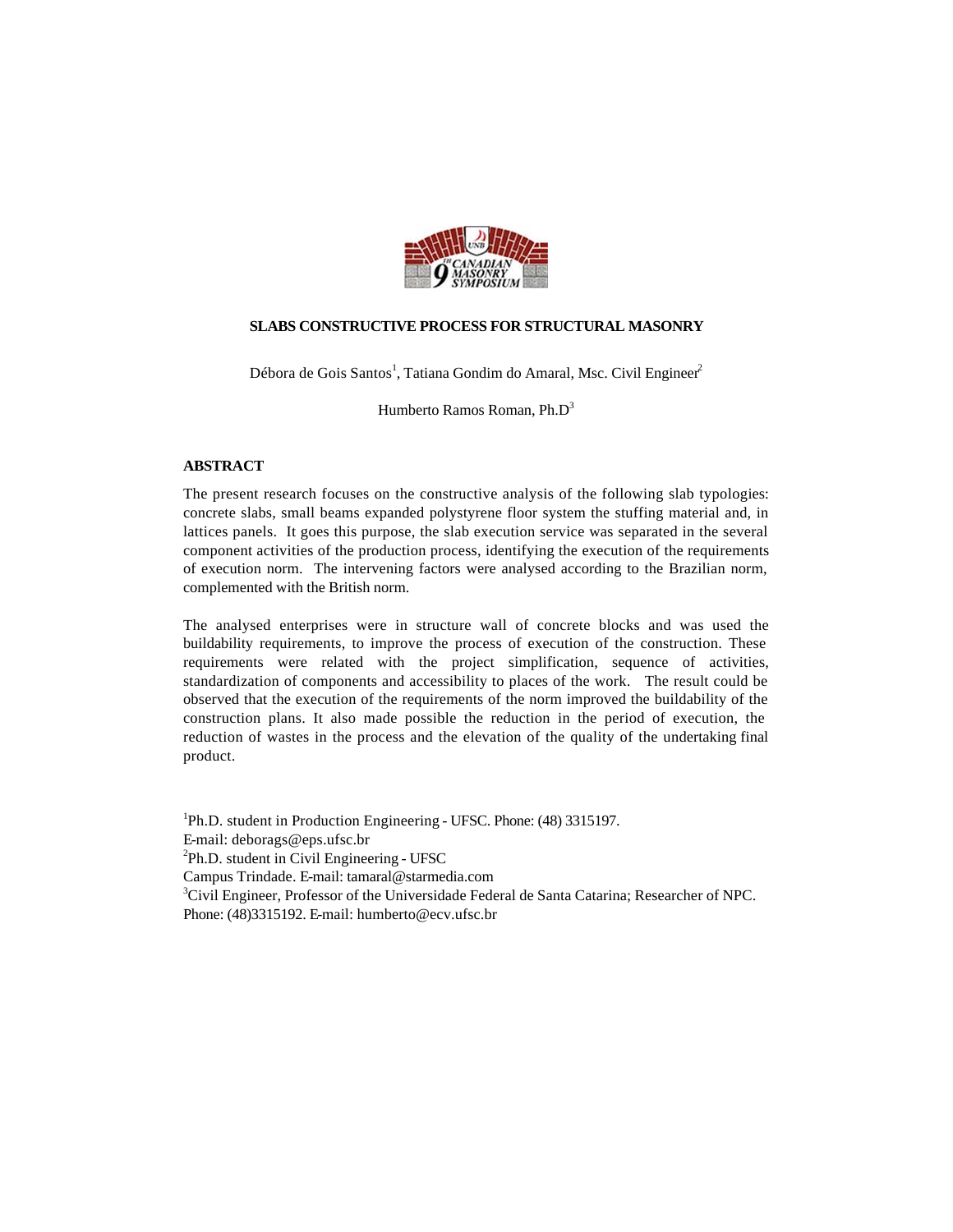# **INTRODUCTION**

During this research it was studied the constructive aspects of structural masonry and some kinds of slabs. The structural elements were appraised according to the Brazilian norms, complemented with the British norms.The constructive analysis was done to the following typologies: concrete slabs, small beams expanded polystyrene floor system as stuffing material and, in lattices panels. All of them in structural masonry of concrete blocks, placed in the city of Florianópolis/SC – Brazil.

The slab build up activities were separated in six groups: mould assembly, slab assembly, concreting preparation, concreting, surfaces regularization and final services.The slab and walls build up services were subdivided into several component activities of the production process, where it was identified if they fulfill the requirements of the norm.

The research still shows the differences among the constructive processes of the slab typologies studied and how these differences interfere in the sequence of the construction assembly. The theoretical reference used in this research is related to the buildability concepts applied in the constructions, which permit the transparency of the production process and facilitate the increase of quality in the buildings.

The theory was applied through a tool that allowed the comparison between the norm requirements and the ones practiced during the construction, as well as the segmentation of the building constructive process in operational nets, composed by micro-activities that belong to a service, as showed in picture 1.

#### **METHODOLOGY**

For the work accomplishment, the constructive process of buildings in structural masonry, with the kinds of slabs mentioned before, was accompanied, since the demarcation of the first block line to the final slab concreting and cure. The dismould was not observed, because each building presented its own procedure This accompaniment took place in the slabs through the division of the process in the six production groups. There were standard groups for the several types of slabs of the research.

It was observed the involved teams, the activities duration, and the possible alterations in the work schedule that can change the order of the activities, interfering, this way, in the constructive process as a whole. The time spent to build up the different types of slabs were compared, considering the standard time for the parts assembly and the work procedures associating them with the existent conditions and materials.

The observation consisted in accompanying the assembly of each stage, with the people involved, their relationship to the activity, the permanent or auxiliary materials used. By that observation it was possible to compare the norm requirements and the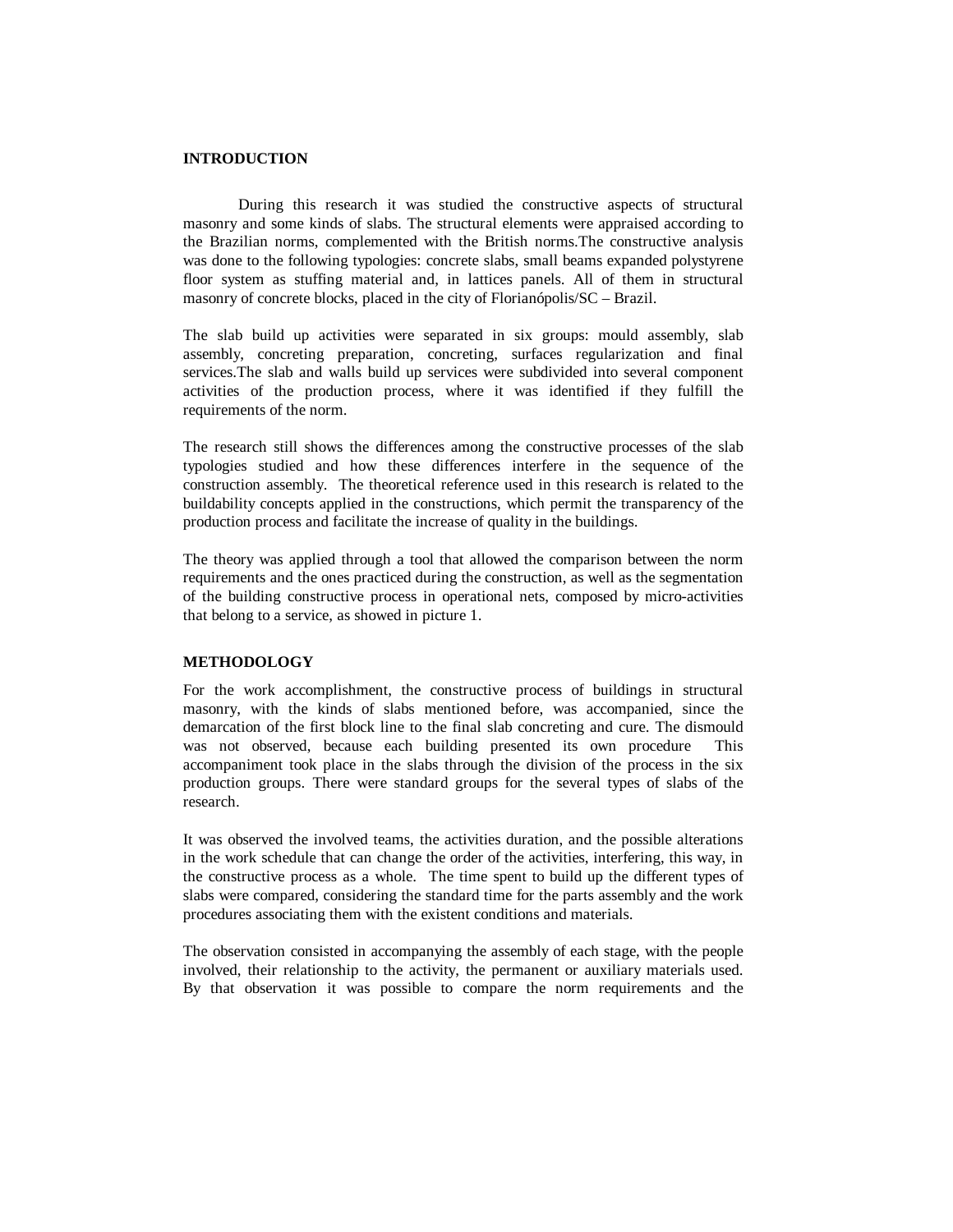procedures practiced at work. There were interviews with the responsible for the work and structural designer involved, besides informal conversation with the planners.

It is observed that, considering the structural project it cannot make a mixture of different norms, what would lead to structural risks. During the construction, the norms complement themselves, starting from the point that the requirements don't interfere in how the structure will work.

The British norm complements the Brazilian norm because there is a British influence in the south of Brazil. It should be realized that the Brazilian norm works with acceptable tensions while the British norm works with ultimate limit state. In the site, the fulfilling of the norm requirements and their influence on the construction were observed. Then, there was the tabulation of the results for the slabs typologies of the research.

Small and medium companies that work with residential buildings with 2 to 10 pavements and their trade use the observed types of slabs. The slabs assembly was divided into the following groups according to the sequence of activities: mould assembly, slab assembly, concreting preparation, concreting, surfaces regularization and final services.

With this sequence of activities, the general ones were determined and the specific activities for a certain slab type were in evidence. There was a comparison of each duration assembly group, the people involved, the accomplishment of the constructive sequence and its consequences. It was done a qualitative analysis of the microstructure of the several activities of the services.

#### **Technical norms analyzed**

The Norms used in this research were:

- NBR 10837 (1989): structural masonry calculation;

- NBR 8798 (1985): construction in structural masonry with hollow concrete blocks;

- BS 5628 (1992) Part 1: Section four. Project: considering the details;
- BS 5628 (1992) Part 3: Section four. Labor quality.

Project considerations and labor quality were based on the Brazilian and British norms. The Brazilian norm is about structural masonry with hollow concrete blocks while the British norm is about both blocks and bricks, considering the kind of material. Both norms try to guide the construction and control of the masonry by already arranged ways for a high quality product. The Brazilian and British norms differ in the calculation aspect. While the British norm considers the construction details because its suppliers control, the Brazilian norm takes the masonry construction control under consideration.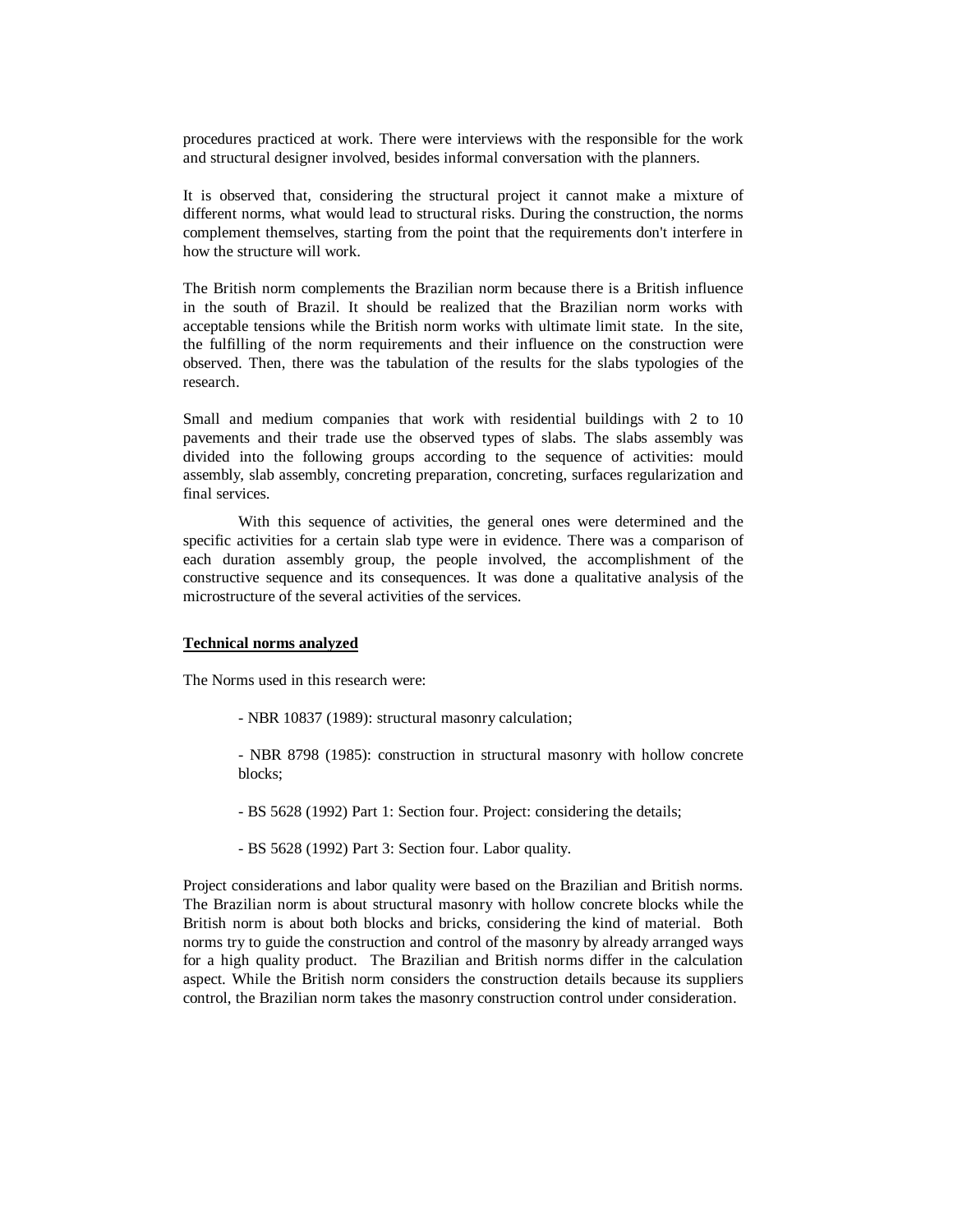The NBR 8798 (1985) approaches the accomplishment and control of the units of each material in particular. This norm is not about the production of the whole, for example, a wall with its several openings for doors, windows and air conditioning boxes and also for slabs openings for the *shafts*.

## **Buildability**

According to SANTOS (2000), the buildability searches to increase the quality patterns of the final product, improving the production processes and the management of the construction parts. According to O'CONNOR and TUCKER (1986), buildability is " the project conditions ability to allow the use of the construction resources".

These concepts help with the identification and posterior correction of the project problems, through the accompaniment of the process flow, searching for previous solutions to avoid the immediate decisions in the construction site. These problems can be identified through a flow chart of the processes, starting from the process map and the operational nets. This tool allows the productive process understanding by the services segmentation in its several micro activities, in a sequential way or parallel to another services accomplishment. The symbols that represent these activities are shown in picture 1.

According to ROMAN et al. (2000) the operational nets are obtained starting from the flow chart of processes or from the construction sequences described for the several construction services. This flow chart facilitated the representation by the graphic description of a work method and each production step is represented by symbols that form a diagram. It is still a qualitative visualization tool of the productive process, which allows the rationalization, through the minimum of the activities that don't add value to the product. As an example, there is the flow chart for the construction process of the structural masonry represented in the picture 2.

## **OBTAINED RESULTS**

#### **Slabs**

According to its construction form, the slabs can be moulded in the place or slab precast. In the first group there are the concrete slabs, beam brick floor system with ceramic blocks and prestressed slab in an adherent way. There are several types of the slabs precast in the market and they suffer alterations according to the maker. The verified types were the slabs with small beams expanded polystyrene floor system as stuffing material and, in lattices panels and concrete slabs moulded in the place and trellis panels. The main differences among the three slab types can be seen in the picture 2. The pre-moulded slabs have their transport until the pavement in a manual way, it means, it was not necessary the crane use. The slabs in trellis panels had widths of 12,5 cm or 25 cm, which allowed the slab transport for two or three workers.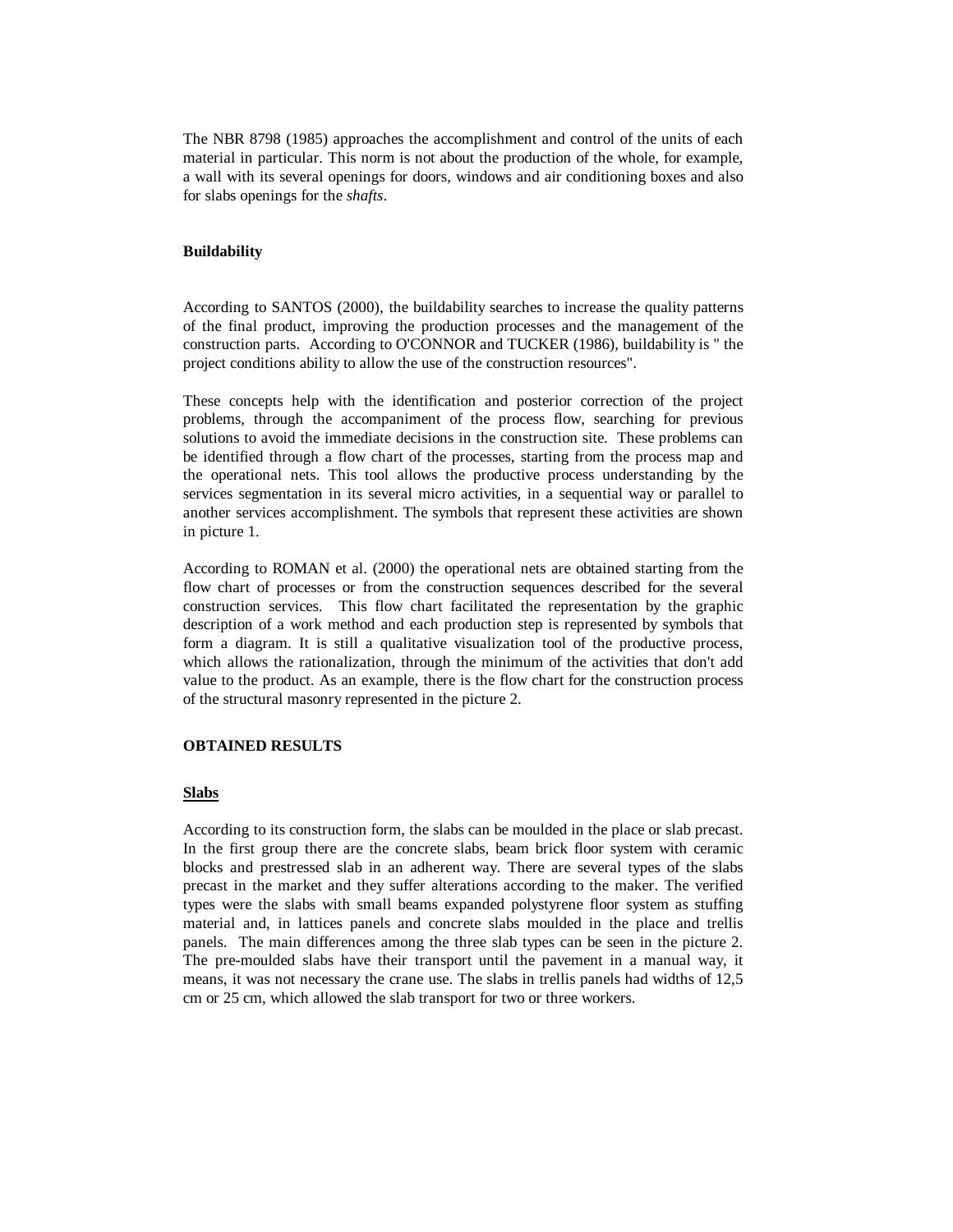**Concrete slabs.** Some activities of the concrete slabs were eliminated in the precast ones as: mould cleaning; desmold oil use; and assembly of the positive and negative reinforcements. In this case the trellis already has this function - these slabs only receive distribution reinforcements to guarantee the use of the group. For the concrete slabs, the activity of inert material placement that represents the group assembly of the slabs doesn't exist. It doesn't also exist the activity of placement of the piers prop, because it is brick masonry construction building, the same could be verified in the precast slabs.

**Precast slabs.** In the case of the precast slabs, the electrical installation was placed at the end, after the assembly of the whole reinforcement besides the one of distribution, with the retreat of the inert local material or with the precast break. The precast slabs have a transparent process and a fast assembly. However they demand a larger care with their handle to avoid accidents. This kind of slabs doesn't present a plane surface that serves as support during its assembly, as in case of the mould. As it has already been mentioned, the precast slabs don't present the activities of the mould use and spacing. They present, on the other hand, the activity precast panel placement. This activity is always in the beginning of the group assembly of the slabs. The precast panel substitutes the placement of the main reinforcement.

The slabs in trellis panel didn't present the activity placement of inert material, group assembly of the slabs and instead of leveling mortar course it was used leveling staff preparation group to concrete of the slab. When the brick masonry wall was built up, it was observed the page organization, the materials placement sequence, the project use, connections among walls, special elements and placement of built-in elements. It was verified that the slabs level interfered in the demarcation of the first block lines.

## **Comparison of the norm requirements and the ones practiced at the building site**

For the comparison of the requirements of construction in structural masonry, it was prepared a table (table 3), with the indication of the common and divergent points between the researched norms and the norms practiced in Brazilian works. There were comparisons among the requirements of the Brazilian and British norms for construction in structural masonry, trying to complement the Brazilian norm in the constructive process. It could be observed that such norms present different parameters related to their environmental and cultural country conditions.

There are no occurrences of earthquake or excessive variations of temperature, in Brazil as in England. These considerations influence the in structural masonry technical norms of these countries. During the projecting it should be used only one norm type to avoid shocks among the considerations of other ones. The constructions in reinforced concrete are part of the Brazilian culture. In the United States and Europe, the structural masonry is dominant. This situation is changing in Brazil, once it can be verified the gains brought from that productive method to improve the use of construction resources.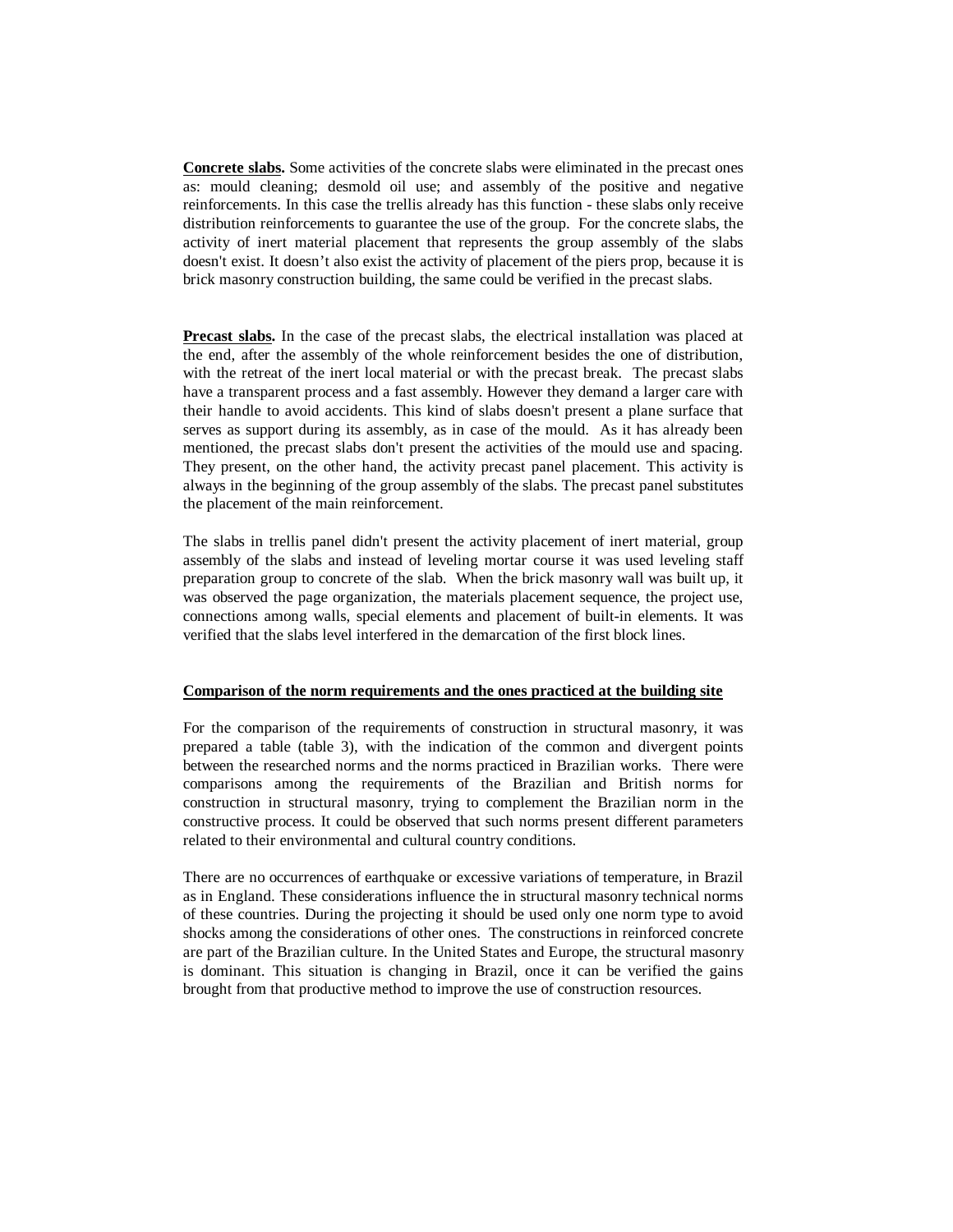The Brazilian norm failed with some calculation requirements. It doesn't do a lot of considerations as the one of walls and beams working together and the action of lateral loads, especially loads owed to the wind. Maybe this omission comes from the fact that Brazil is in an excellent geographical situation without the incidence of earthquakes, twisters or other climatic catastrophes. These situations demand project of the structures larger safety. It was suggested to complement the Brazilian norm with the calculation of the moments related to the action of the wind in the structure. At once, there is the NBR 6123 (1985) that makes considerations about the incidence of the wind in Brazil.

The Brazilian norm NBR 8798 (1985) brings more details regarding the storage conditions, besides the addictive and steel than the British norm. However, the blocks BS 5628 (1992) have specifications for different types of blocks and requirements for piling up on the slabs. The Brazilian norm, however, is not about the quality of the labor, because it specifically approaches the quality of the product. In this case the British norm is more developed by existing a partnership between customer and vendor with the use of real quality materials. Neither one are about the industrialized materials, therefore they transfer responsibility in the use of these products for the maker by recommendations contained in the packages.

The British norm indicates the mortar lines to use, while the Brazilian norm doesn't mention any proportion. At work the technical team makes the decision they think it's more convenient. There is no exploration of a mortar that has an appropriate consistency and is economic at the same.

#### **FINAL CONSIDERATIONS**

With the segmentation of the constructive process of the researched types of slabs each micro constituent activity could be observed. That division in micro activity can be used for best to program the sequence of execution of the slabs. This segmentation contributes in the programming of the activities, allowing the anticipation of the points problems to the production stage. This comes to contribute with the increase it dates rate of PPC (percentage of concluded programming) in the measure in that allows improve the planning of the enterprise.

When allowing that the programming is executed it is possible to avoid the evil use of the constructive systems, reaffirming the advantages of the structural masonry, especially those associated to the rationalization. The use of the precast slabs presented a better process, for the standardization and modulation of the pieces and assembly easiness, because they release the cast use. Even so, they need care in I handle it for not damaging the piece and to avoid accidents for falls. The investment in the constructive sequence for the slabs with small beam trellis took to the increase of time in the whole process and to structural damages, because the electric facilities and the boxes of passage were placed after the placement of the pre-moulded ones and of the reinforcement of distribution of the same ones, with the consequent displacement of the bars of steel. The activity of assembly of the eletrodutos was hindered below by the passage of these of the treliças and also for the passage of distribution armors in this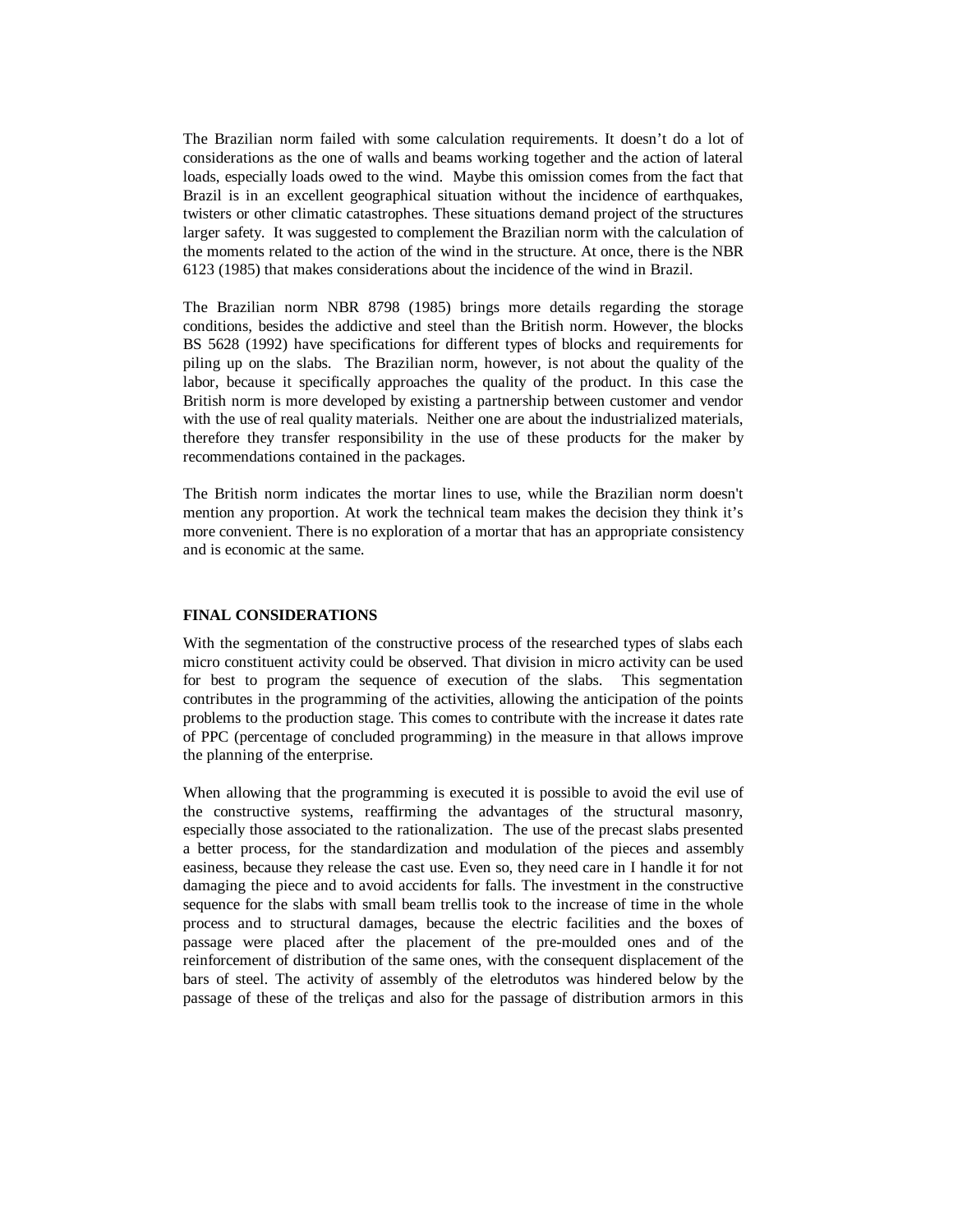same space.

The slabs with trellis panel presented activity of complemental processing, what took the delays in the group assembly of the slabs, for they possess complemental bars of steel as the positive reinforcement. Due to space impossibility these were introduced in the base of the precast, disposed in the whole extension of the empty space.

#### **REFERENCES**

ASSOCIAÇÃO BRASILEIRA DE NORMAS TECNICAS. NBR 10837: cálculo de alvenaria estrutural de blocos vazados de concreto. Rio de Janeiro: Nov., 1989. 20p.

ASSOCIAÇÃO BRASILEIRA DE NORMAS TECNICAS. NBR 8798: execução e controle de obras em alvenaria estrutural de blocos vazados de concreto: Procedimento. Projeto 02.323. Rio de Janeiro: Fev., 1985. 29p.

ASSOCIAÇÃO BRASILEIRA DE NORMAS TECNICAS. NBR 6123: forças devidas ao vento em edificações: procedimento. Rio de Janeiro: 1988. 110p.

BRITISH STANDARD, (1992). Code of practice for: use of masonry. BS 5628: Part 1. Structural use of unreinforced masonry. 58p.

 BRITISH STANDARD, (1992). Code of practice for: use of masonry. BS 5628: Part 3. Materials and components, design and workmanship (formerly CP121:Part 1). 99p.

 O'CONNOR, J. T., TUCKER, R. L., (1986). Industrial project constructability improvement. Journal of Construction Engineering and Management, v.112, n.1, p.69- 81.

ROMAN, H. R., *et al.,* (2000). Alvenaria estrutural - capacitação empresarial. Módulo 1: administrador de obras, CD, Florianópolis.

 SANTOS, D. G., (2000). Análise construtiva dos tipos de lajes utilizadas nos sistemas estruturais nas edificações em Florianópolis. 99p. Dissertação (Mestrado em Engenharia Civil) - Programa de Pós-graduação em Engenharia Civil, Universidade Federal de Santa Catarina, Florianópolis.



Figure 1: Diagram for continuous process feedback.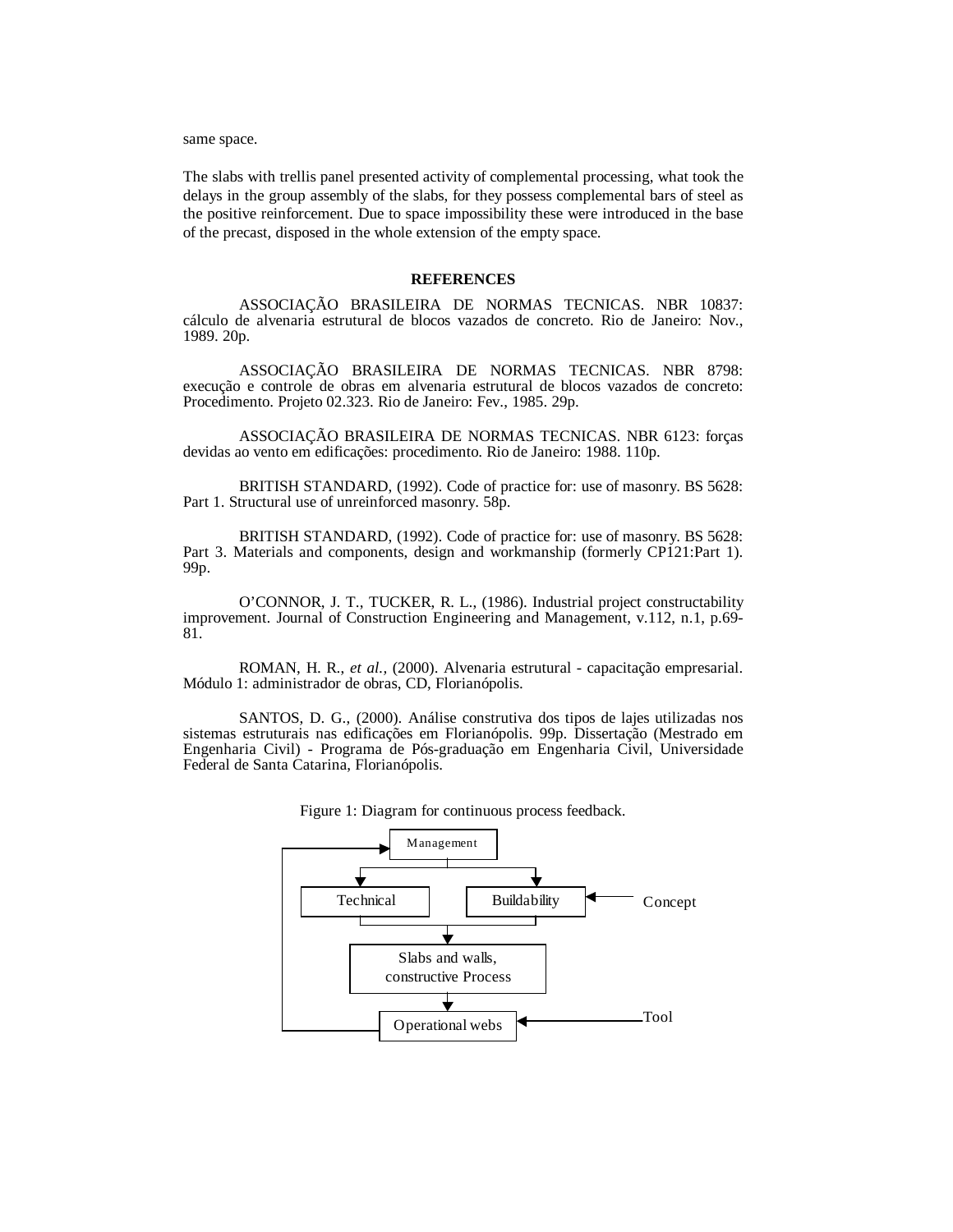| Symbol      |  |                            |  |  |
|-------------|--|----------------------------|--|--|
| Processing  |  | Moving                     |  |  |
| Inspections |  | Non-documentary precedence |  |  |
| Storage     |  | Resource                   |  |  |
| Transport   |  | Decision                   |  |  |
| Pause       |  | Processing (rework)        |  |  |

Square 1: Flowchart symbols to map out the process.

| Differences between the slabs | Cast in place | Precast            |               |
|-------------------------------|---------------|--------------------|---------------|
|                               | Concrete slab | Small beam trellis | Trellis panel |
| Concreting facility           |               |                    |               |
| Security                      |               |                    |               |
| Structural strength           |               |                    |               |
| Discontinuity                 |               |                    |               |
| Cast use                      |               |                    |               |
| Support use                   |               |                    |               |
| Concrete use                  |               |                    |               |
| Thermal and acoustics         |               |                    |               |
| properties                    |               |                    |               |
| Fire resistance               |               |                    |               |
| Sill in huge spaces           |               |                    |               |
| Short use of steel            |               |                    |               |
| Inert material use            |               |                    |               |
| Central production            |               |                    |               |
| Great number of workers       |               |                    |               |
| Fast construction             |               |                    |               |
| Clean                         |               |                    |               |
| Stanching                     |               |                    |               |
| Finishing                     |               |                    |               |

Square 2: Main differences in the constitution and execution of the researched slabs.